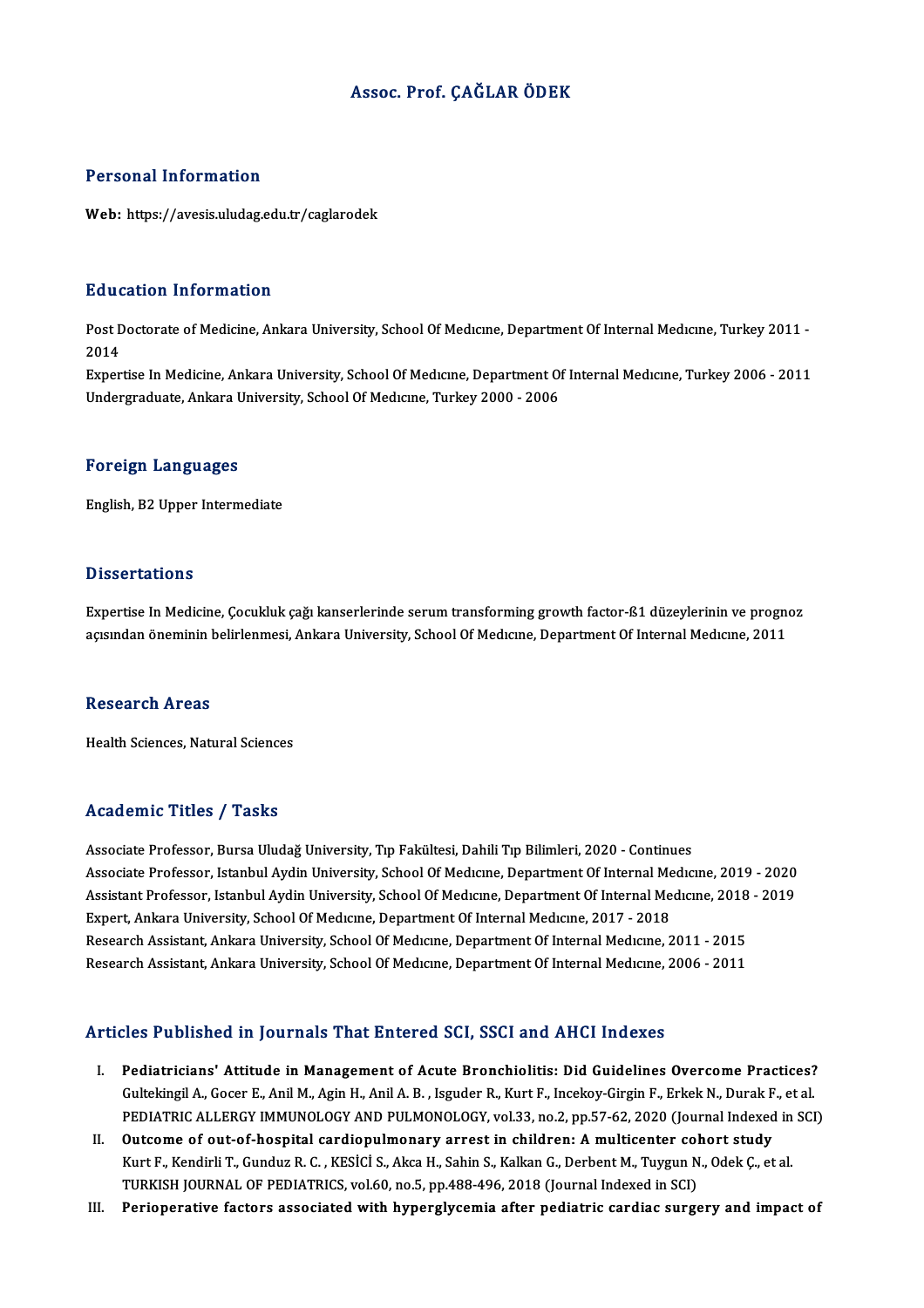hyperglycemia on morbidity and mortality

hyperglycemia on morbidity and mortality<br>Odek Ç., Kendirli T., Yildirim-Yildiz N., Yaman A., Ucar T., Eyileten Z., Ates C., Uysalel A., Tutar E., Atalay S.<br>TURKISH JOURNAL OF REDIATRICS XRLÉO DR 5, PD 497 595-2018 (Journal hyperglycemia on morbidity and mortality<br>Odek Ç., Kendirli T., Yildirim-Yildiz N., Yaman A., Ucar T., Eyileten Z., Ates C., Uysalel A., Tutar E<br>TURKISH JOURNAL OF PEDIATRICS, vol.60, no.5, pp.497-505, 2018 (Journal Indexed Odek Ç., Kendirli T., Yildirim-Yildiz N., Yaman A., Ucar T., Eyileten Z., Ates C., Uysalel A., Tutar E., Atalay S.<br>TURKISH JOURNAL OF PEDIATRICS, vol.60, no.5, pp.497-505, 2018 (Journal Indexed in SCI)<br>IV. International Su

- TURKISH JOURNAL OF PEDIATRICS, vol.60, no.5, pp.497-505, 2018 (Journal Indexed in SCI)<br>International Survey of Critically Ill Children With Acute Neurologic Insults: The Prev<br>Critical Neurological Disease in Children: A Gl Interna<br>Critical<br>Ödek Ç.<br><sup>Rediatri</sup> Critical Neurological Disease in Children: A Global Epidemiological Assessment Study<br>Ödek Ç.<br>Pediatric Critical Care Medicine, vol.18, no.4, pp.330-342, 2017 (Journal Indexed in SCI Expanded)<br>Agute reuersible cardiomyonath
- Ödek Ç.<br>Pediatric Critical Care Medicine, vol.18, no.4, pp.330-342, 2017 (Journal Indexed in SCI Expanded)<br>V. Acute reversible cardiomyopathy and heart failure in a child with acute adrenal crisis<br>Odek C. Kondirli T. Kossa Pediatric Critical Care Medicine, vol.18, no.4, pp.330-342, 2017 (Journal Ind<br>Acute reversible cardiomyopathy and heart failure in a child with<br>Odek Ç., Kendirli T., Kocaay P., Azapagasi E., Ucar T., Siklar Z., Berberoglu Acute reversible cardiomyopathy and heart failure in a child with acute adrenal crisis<br>Odek Ç., Kendirli T., Kocaay P., Azapagasi E., Ucar T., Siklar Z., Berberoglu M.<br>PAEDIATRICS AND INTERNATIONAL CHILD HEALTH, vol.37, no

- Odek Ç., Kendirli T., Kocaay P., Azapagasi E., Ucar T., Siklar Z., Berberoglu M.<br>PAEDIATRICS AND INTERNATIONAL CHILD HEALTH, vol.37, no.2, pp.148-151, 2017 (Journal Indexed in SCI)<br>VI. CONTINUOUS VENOVENOUS HAEMODIAFILTRAT PAEDIATRICS AND INTERNATIONAL CHILD HEALTH, vol.37, no.2, pp.148-<br>CONTINUOUS VENOVENOUS HAEMODIAFILTRATION IN THE MANA<br>INBORN ERRORS OF METABOLISM: SINGLE CENTER EXPERIENCE VI. CONTINUOUS VENOVENOUS HAEMODIAFILTRATION IN THE MANAGEMENT OF NEONATES WITH<br>INBORN ERRORS OF METABOLISM: SINGLE CENTER EXPERIENCE<br>Akduman H., Atasay B., Erdeve O., Eminoglu T., Tunc G., Azapagasi E., Perk O., Abbasoglu INBORN ERRORS OF METABOLISM: SINGLE CENTER EXPERIENCE<br>Akduman H., Atasay B., Erdeve O., Eminoglu T., Tunc G., Azapagasi E., Perk O., Abbasoglu A., Celik M., `<br>EUROPEAN JOURNAL OF PEDIATRICS, vol.175, no.11, pp.1788-1789, 2 Akduman H., Atasay B., Erdeve O., Eminoglu T., Tunc G., Azapagasi E., Perk O., Abbasoglu A., Celik M., Yama<br>EUROPEAN JOURNAL OF PEDIATRICS, vol.175, no.11, pp.1788-1789, 2016 (Journal Indexed in SCI)<br>VII. Predictors of Ear
- EUROPEAN JOURNAL O<br>Predictors of Early E<br>Observational Study<br>Odek C. Kendirli T. Hee Predictors of Early Extubation After Pediatric Cardiac Surgery: A Single-Center Prospective<br>Observational Study<br>Odek Ç., Kendirli T., Ucar T., Yaman A., Tutar E., Eyileten Z., Tasar M., Ramoglu M., Ates C., Uysalel A., et

Observational Study<br>Odek Ç., Kendirli T., Ucar T., Yaman A., Tutar E., Eyileten Z., Tasar M., Ramoglu M., Ates C., Uysalel A., et al.<br>PEDIATRIC CARDIOLOGY, vol.37, no.7, pp.1241-1249, 2016 (Journal Indexed in SCI) Odek Ç., Kendirli T., Ucar T., Yaman A., Tutar E., Eyileten Z., Tasar M., Ramoglu M., Ates C., Uysalel<br>PEDIATRIC CARDIOLOGY, vol.37, no.7, pp.1241-1249, 2016 (Journal Indexed in SCI)<br>VIII. Lipomatous hypertrophy of the int

- Tutar E., Ciftci O., Fitoz S., Kendirli T., Odek Ç., Ucar T., Kansu A.<br>PEDIATRICS INTERNATIONAL, vol.58, no.6, pp.523-525, 2016 (Journal Indexed in SCI) Lipomatous hypertrophy of the interatrial septum in a child with atrial tachy<br>Tutar E., Ciftci O., Fitoz S., Kendirli T., Odek Ç., Ucar T., Kansu A.<br>PEDIATRICS INTERNATIONAL, vol.58, no.6, pp.523-525, 2016 (Journal Indexed
- IX. Severe theophylline poisoning treated with continuous venovenous hemodialysis in a child Yaman A., Kendirli T., Odek Ç., Azapagasi E., Erkol H., Piskin I. E., Teber-Tiras S., Yalcinkaya F. Severe theophylline poisoning treated with continuous venovenous hemodialysis<br>Yaman A., Kendirli T., Odek Ç., Azapagasi E., Erkol H., Piskin I. E. , Teber-Tiras S., Yalcinkaya F.<br>TURKISH JOURNAL OF PEDIATRICS, vol.58, no.3 Yaman A., Kendirli T., Odek Ç., Azapagasi E., Erkol H., Piskin I. E. , Teber-Tiras S., Yalcinkaya F.<br>TURKISH JOURNAL OF PEDIATRICS, vol.58, no.3, pp.297-300, 2016 (Journal Indexed in SCI)<br>X. Efficacy of noninvasive mechani
- TURKISH JOURNAL OF PEDIATR<br>Efficacy of noninvasive mech<br>pediatric intensive care unit Efficacy of noninvasive mechanical ventilation in prevention<br>pediatric intensive care unit<br>Yaman A., Kendirli T., Odek Ç., Ates C., Tasyapar N., Gunes M., Ince E.<br>JOUPNAL OF CRITICAL CARE vol 32 nn 175-191-2016 (Journal In pediatric intensive care unit<br>Yaman A., Kendirli T., Odek Ç., Ates C., Tasyapar N., Gunes M., Ince E.<br>JOURNAL OF CRITICAL CARE, vol.32, pp.175-181, 2016 (Journal Indexed in SCI)

Yaman A., Kendirli T., Odek Ç., Ates C., Tasyapar N., Gunes M., Ince E.<br>JOURNAL OF CRITICAL CARE, vol.32, pp.175-181, 2016 (Journal Indexed in SCI)<br>XI. An unusual case of neuroblastoma: a 17-year-old adolescent present JOURNAL OF CRITICAL CARE, vol.<br>An unusual case of neuroblast<br>metastasis at initial diagnosis<br>Odek C. Kondirli T. Belmek E. Ven An unusual case of neuroblastoma: a 17-year-old adolescent presented with bilateral diffuse l<br>metastasis at initial diagnosis<br>Odek Ç., Kendirli T., Pekpak E., Yaman A., Adakli-Aksoy B., Dincaslan H., Tacyildiz N., Unal E.,

metastasis at initial diagnosis<br>Odek Ç., Kendirli T., Pekpak E., Yaman A., Adakli-Aksoy B., Dincaslan H., Tacyildiz N., Unal E., Ince E., Yavuz G.<br>TURKISH JOURNAL OF PEDIATRICS, vol.58, no.1, pp.86-89, 2016 (Journal Indexe Odek Ç., Kendirli T., Pekpak E., Yaman A., Adakli-Aksoy B., Dincaslan H., Tacyildiz N., Unal E., Ince I<br>TURKISH JOURNAL OF PEDIATRICS, vol.58, no.1, pp.86-89, 2016 (Journal Indexed in SCI)<br>XII. Severe hyperphosphatemia aft

- Odek Ç., Kendirli T., Yaman A., Kurt-Sukur E. D., Telli O., Burgu B., Ozcakar Z. B. Severe hyperphosphatemia after oral laxative administration in a 7-year-old pati<br>Odek Ç., Kendirli T., Yaman A., Kurt-Sukur E. D. , Telli O., Burgu B., Ozcakar Z. B.<br>TURKISH JOURNAL OF PEDIATRICS, vol.58, no.1, pp.116-118, TURKISH JOURNAL OF PEDIATRICS, vol.58, no.1, pp.116-118, 2016 (Journal Indexed in SCI)
- XIII. Cardiopulmonary Resuscitation in Children With In-Hospital and Out-of-Hospital Cardiopulmonary<br>Arrest Multicenter Study From Turkey Cardiopulmonary Resuscitation in Children With In-Hospital and Out-of-Hospital Cardiopulmonary<br>Arrest Multicenter Study From Turkey<br>Kendirli T., Erkek N., Koroglu T., Yildizdas D., Bayrakci B., Guzel A., Citak A., Demirkol

Arr<mark>e</mark><br>Kend<br>et al.<br>PEDI Kendirli T., Erkek N., Koroglu T., Yildizdas D., Bayrakci B., Guzel A., Citak A., Demirkol D., A<sub>i</sub><br>et al.<br>PEDIATRIC EMERGENCY CARE, vol.31, no.11, pp.748-752, 2015 (Journal Indexed in SCI)<br>A rare gauge of fatal pulmenery

## et al.<br>PEDIATRIC EMERGENCY CARE, vol.31, no.11, pp.748-752, 2015 (Journal Indexed in SCI)<br>XIV. A rare cause of fatal pulmonary alveolar proteinosis: Niemann-Pick disease type C2 and a novel<br>mutation PEDIATRIC EMERGENCY CARE, vol.31, no.11, pp.748-752, 2015 (Journal Indexed in SCI)<br>A rare cause of fatal pulmonary alveolar proteinosis: Niemann-Pick disease ty<br>mutation<br>Yaman A., Eminoglu F. T. , Kendirli T., Odek Ç., Cey A rare cause of fatal pulmonary alveolar proteinosis: Niemann-Pick disea<br>mutation<br>Yaman A., Eminoglu F. T. , Kendirli T., Odek Ç., Ceylaner S., Kansu A., Ince E., Deda G.<br>JOURNAL OF PEDIATRIC ENDOCRINOLOCY & METAROLISM .va

mutation<br>Yaman A., Eminoglu F. T. , Kendirli T., Odek Ç., Ceylaner S., Kansu A., Ince E., Deda G.<br>JOURNAL OF PEDIATRIC ENDOCRINOLOGY & METABOLISM, vol.28, pp.1163-1167, 2015 (Journal Indexed in SCI)<br>Heeltheere, Assosiated

XV. Healthcare-Associated Infections in Pediatric Intensive Care Units in Turkey: a National Point-**JOURNAL OF PEDIATI<br>Healthcare-Associa<br>Prevalence Survey<br>EEPENEELLE SOVSA** Healthcare-Associated Infections in Pediatric Intensive Care Units in Turkey: a National Point-<br>Prevalence Survey<br>KEPENEKLİ E., SOYSAL A., YALINDAĞ ÖZTÜRK N., ÖZGÜR Ö., ÖZCAN İ., DEVRİM İ., AKAR S., BAKIR M., AĞIN H.,<br>İSCÜ

Prevalence Surv<br>KEPENEKLİ E., SO<br>İŞGÜDER R., et al.<br>Janances Journal. KEPENEKLİ E., SOYSAL A., YALINDAĞ ÖZTÜRK N., ÖZGÜR Ö., ÖZCAN İ., DEVRİM İ., AKAR S., BAKII<br>İŞGÜDER R., et al.<br>Japanese Journal Of Infectious Diseases, vol.68, no.5, pp.381-386, 2015 (Journal Indexed in SCI)<br>International N

i\$GÜDER R., et al.<br>Japanese Journal Of Infectious Diseases, vol.68, no.5, pp.381-386, 2015 (Journal Indexed in SCI)<br>XVI. International Nosocomial Infection Control Consortium (INICC) national report on device-associate infection rates in 19 cities of Turkey, data summary for 2003-2012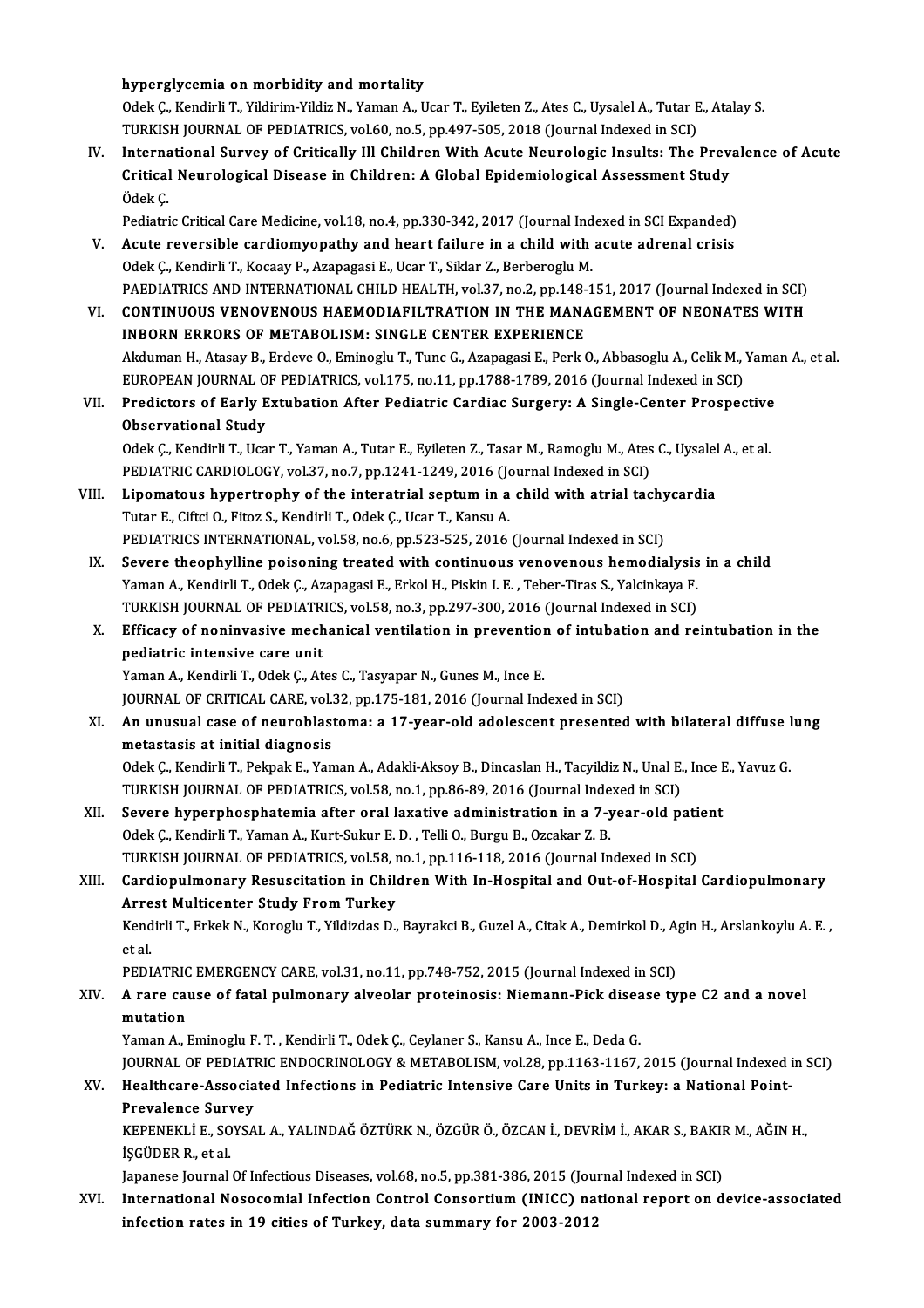Leblebicioglu H., ERBEN N., Rosenthal V. D. , Atasay B., Erbay A., ÜNAL S., Senol G., Willke A., Ozgultekin A., Altin N.,<br>et el Leble<br>et al.<br>ANN Leblebicioglu H., ERBEN N., Rosenthal V. D. , Atasay B., Erbay A., ÜNAL S., Senol G., Willke A., Ozgultekin<br>et al.<br>ANNALS OF CLINICAL MICROBIOLOGY AND ANTIMICROBIALS, vol.13, 2014 (Journal Indexed in SCI)<br>Advanced Sclanaci

|         | et al                                                                                                                   |
|---------|-------------------------------------------------------------------------------------------------------------------------|
|         | ANNALS OF CLINICAL MICROBIOLOGY AND ANTIMICROBIALS, vol.13, 2014 (Journal Indexed in SCI)                               |
| XVII.   | Advanced Sclerosis of The Chest Wall Skin Secondary to Chronic Graft-versus-Host Disease: A Case                        |
|         | With Severe Restrictive Lung Defect                                                                                     |
|         | Odek Ç., Kendirli T., Ileri T., Yaman A., Cakmakli H. F., Ince E., Ince E., Ertem M.                                    |
|         | JOURNAL OF PEDIATRIC HEMATOLOGY ONCOLOGY, vol.36, no.7, 2014 (Journal Indexed in SCI)                                   |
| XVIII.  | International Nosocomial Infection Control Consortiu (INICC) report, data summary of 43 countries                       |
|         | for 2007-2012. Device-associated module                                                                                 |
|         | Rosenthal V. D., Maki D. G., Mehta Y., Leblebicioglu H., Memish Z. A., Al-Mousa H. H., Balkhy H., Hu B., Alvarez-       |
|         | Moreno C, Medeiros E A, et al.                                                                                          |
|         | AMERICAN JOURNAL OF INFECTION CONTROL, vol.42, no.9, pp.942-956, 2014 (Journal Indexed in SCI)                          |
| XIX.    | Neuroleptic malignant syndrome associated with metoclopramide in a child                                                |
|         | Yaman A., Kendirli T., Odek Ç., Yildiz C., Begde F., Erkol H., Ince E.                                                  |
|         | TURKISH JOURNAL OF PEDIATRICS, vol.56, no.5, pp.535-537, 2014 (Journal Indexed in SCI)                                  |
| XX.     | Patients with Primary Immunodeficiencies in Pediatric Intensive Care Unit: Outcomes and Mortality-                      |
|         | <b>Related Risk Factors</b>                                                                                             |
|         | Odek Ç., Kendirli T., Dogu F., Yaman A., Vatansever G., Cipe F., Haskologlu S., Ates C., Ince E., Ikinciogullari A.     |
|         | JOURNAL OF CLINICAL IMMUNOLOGY, vol.34, no.3, pp.309-315, 2014 (Journal Indexed in SCI)                                 |
| XXI.    | Cyclosporine-associated Thrombotic Microangiopathy and Thrombocytopenia-associated Multiple                             |
|         | Organ Failure: A Case Successfully Treated With Therapeutic Plasma Exchange                                             |
|         | Odek Ç., Kendirli T., Yaman A., Ileri T., Kuloglu Z., Ince E.                                                           |
|         | JOURNAL OF PEDIATRIC HEMATOLOGY ONCOLOGY, vol.36, no.2, 2014 (Journal Indexed in SCI)                                   |
| XXII.   | The Use of Colistin in Critically Ill Children in a Pediatric Intensive Care Unit                                       |
|         | Karbuz A., Ozdemir H., Yaman A., Kocabas B. A., Odek Ç., Guriz H., Aysev A. D., Ciftci E., Kendirli T., Ates C., et al. |
|         | PEDIATRIC INFECTIOUS DISEASE JOURNAL, vol.33, no.1, 2014 (Journal Indexed in SCI)                                       |
| XXIII.  | Successful noninvasive mechanical ventilation in a child on prolonged and life-threatening invasive                     |
|         | mechanical ventilation after Fontan operation                                                                           |
|         | Yaman A., Kendirli T., Odek Ç., Karadeniz C., Ucar T., Gollu G., Eyileten Z., Ince E.                                   |
|         | TURKISH JOURNAL OF PEDIATRICS, vol.56, no.1, pp.111-114, 2014 (Journal Indexed in SCI)                                  |
| XXIV.   | An extremely rare complication of congenital heart surgery: interventricular septal hematoma                            |
|         | Eyileten Z., Aliyev A., Ciftci O., Ucar T., Odek Ç., Kendirli T., Tutar E., Atalay S., Uysalel A.                       |
|         | TURKISH JOURNAL OF PEDIATRICS, vol.55, no.6, pp.662-664, 2013 (Journal Indexed in SCI)                                  |
| XXV.    | A life-threatening respiratory syncytial virus infection: a previously healthy infant with bilateral                    |
|         | spontaneous pneumothorax and acute respiratory distress syndrome                                                        |
|         | Odek Ç., Kendirli T., Yaman A., Aldemir-Kocabas B., Ince E.                                                             |
|         | TURKISH JOURNAL OF PEDIATRICS, vol.55, no.5, pp.539-542, 2013 (Journal Indexed in SCI)                                  |
| XXVI.   | Valproic Acid-Induced Acute Pancreatitis and Multiorgan Failure in a Child                                              |
|         | Yaman A., Kendirli T., Odek Ç., Bektas O., Kuloglu Z., Kologlu M., Ince E., Deda G.                                     |
|         | PEDIATRIC EMERGENCY CARE, vol.29, no.5, pp.659-661, 2013 (Journal Indexed in SCI)                                       |
| XXVII.  | Pressure-induced angioedema associated with endotracheal tube: successful treatment with<br>epinephrine in two cases    |
|         | Odek Ç., Kendirli T., Cipe F., Katlan B., Dogu F.                                                                       |
|         | EUROPEAN JOURNAL OF PEDIATRICS, vol.171, no.10, pp.1573-1575, 2012 (Journal Indexed in SCI)                             |
| XXVIII. | Oxcarbazepine and valproic acid-induced lupus in a 7-year-old boy                                                       |
|         | Oezcakar Z. B., Yalcinkaya F., Oedek Ç., Ekim M.                                                                        |
|         | ACTA PAEDIATRICA, vol.97, no.8, pp.1000-1001, 2008 (Journal Indexed in SCI)                                             |
|         |                                                                                                                         |

#### Articles Published in Other Journals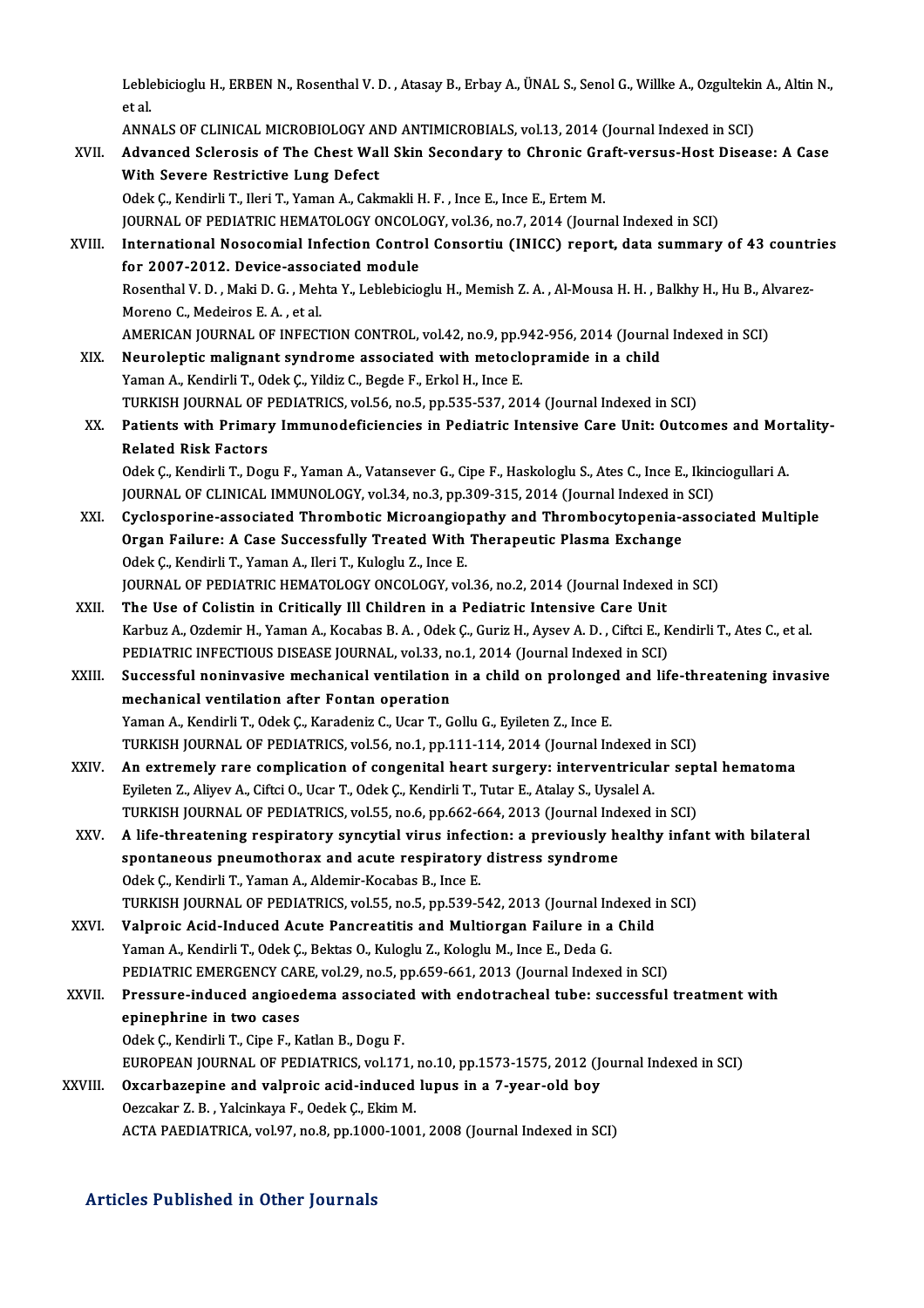- I. Çocuk Yoğun BakımÜnitesinde Takip Edilen Zehirlenme Olgularının Demografik, Epidemiyolojik ve Cocuk Yoğun Bakım Ünitesinde Takip Edilen Zehirlen<br>Klinik Özelliklerinin Geriye Dönük Değerlendirilmesi<br>ÖDEK G EROL M. DEMİR R. TUNG M. AYDINALRA, EERYA Çocuk Yoğun Bakım Ünitesinde Takip Edilen Zehirlenme Olgularının De:<br>Klinik Özelliklerinin Geriye Dönük Değerlendirilmesi<br>ÖDEK Ç., EROL M., DEMİR R., TUNÇ M., AYDINALP A., FERYAL TAŞ F., SAMANCI S.<br>Cesul: Asil ve Yeğun Bal Klinik Özelliklerinin Geriye Dönük Değerlendirilmesi<br>ÖDEK Ç., EROL M., DEMİR R., TUNÇ M., AYDINALP A., FERYAL TAŞ F., SAMANCI S.<br>Çocuk Acil ve Yoğun Bakım Dergisi, vol.6, no.2, 2019 (Other Refereed National Journals)<br>Çocuk
- ÖDEK Ç., EROL M., DEMİR R., TUNÇ M., AYDINALP A., FERYAL TAŞ F., SAMANCI S.<br>Çocuk Acil ve Yoğun Bakım Dergisi, vol.6, no.2, 2019 (Other Refereed National Journals)<br>II. Çocuk Yoğun Bakım Ünitesinde İzlenen Subakut Sklerozan Cocuk Acil ve Yoğun Bakım Dergisi, vol.6, no.2, 2019 (Other Refereed National Journals<br>Cocuk Yoğun Bakım Ünitesinde İzlenen Subakut Sklerozan Panensefalit Olgul<br>Epidemiyolojik Özellikleri ve Ailelerinin Evde Bakım Konusund ÖDEK Ç., EROL M., DEMİR R., TUNÇ M., AYDINALP A., FERYAL TAŞ F., KÖŞKER M., SAMANCI S. Çocuk Acil ve Yoğun Bakım Dergisi, vol.5, no.3, pp.107-112, 2018 (Other Refereed National Journals)
- III. Significance of Intraoperative Revision During Arterial Switch Operation in the Current Era Cocuk Acil ve Yoğun Bakım Dergisi, vol.5, no.3, pp.107-112, 20<br>Significance of Intraoperative Revision During Arterial<br>SARITAŞ A. B. , KINOĞLU H. B. , İSAYEV F., ÖDEK Ç., KAPLAN L.<br>Werld Journal for Pediatria and Congenita Significance of Intraoperative Revision During Arterial Switch Operation in the Current Era<br>SARITAŞ A. B. , KINOĞLU H. B. , İSAYEV F., ÖDEK Ç., KAPLAN L.<br>World Journal for Pediatric and Congenital Heart Surgery, vol.9, no. SARITAȘ A. B<br>World Journ:<br>Institutions)<br>Control Line World Journal for Pediatric and Congenital Heart Surgery, vol.9, no.5, pp.593, 2018 (Refere<br>Institutions)<br>IV. Central Line-Associated Bloodstream Infections in Pediatric Intensive Care Unit<br>ERIDENT VAMANA ÖDEK C ÖZDEMIR H.
- Institutions)<br>Central Line-Associated Bloodstream Infections in Pediatric Intensive Care Unit<br>KENDİRLİ T., YAMAN A., ÖDEK Ç., ÖZDEMİR H., KARBUZ A., ALDEMİR KOCABAŞ B., GÜRİZ H., ATEŞ C., ÖZSOY G.,<br>AYSEV D. et al Central Line-4<br>KENDİRLİ T., Y.<br>AYSEV D., et al.<br>Cosuk Asil ve Y KENDİRLİ T., YAMAN A., ÖDEK Ç., ÖZDEMİR H., KARBUZ A., ALDEMİR KOCABAŞ B., GÜRİZ H., ATEŞ<br>AYSEV D., et al.<br>Çocuk Acil ve Yoğun Bakım Dergisi, vol.4, no.2, pp.42-46, 2017 (Other Refereed National Journals)<br>Naninyasiya yanti AYSEV D., et al.<br>Cocuk Acil ve Yoğun Bakım Dergisi, vol.4, no.2, pp.42-46, 2017 (Other Refereed National Journals)<br>V. Noninvasive ventilation in cancer children with acute respiratory failure

Cocuk Acil ve Yoğun Bakım Dergisi, vol.4, no.2, pp.42-46, 2017 (Other Refereed National Journals)<br>Noninvasive ventilation in cancer children with acute respiratory failure<br>Yilmaz S., YILDIZDAŞ R. D. , DURSUN O., KARAPINAR **Noninvasive<br>Yilmaz S., YILD<br>Duyu M., et al.<br>JOUPNAL OF 4** Yilmaz S., YILDIZDAŞ R. D. , DURSUN O., KARAPINAR B., Kendirli T., Demirkol D., Cita<br>Duyu M., et al.<br>JOURNAL OF ACUTE DISEASE, vol.6, no.1, pp.23-27, 2017 (Journal Indexed in ESCI)<br>Cosultluk Cažu Akut Lösemi ve Malisu Lenf JOURNAL OF ACUTE DISEASE, vol.6, no.1, pp.23-27, 2017 (Journal Indexed in ESCI)

Duyu M., et al.<br>JOURNAL OF ACUTE DISEASE, vol.6, no.1, pp.23-27, 2017 (Journal Indexed in ESCI)<br>VI. Çocukluk Çağı Akut Lösemi ve Malign Lenfomalarında Serum Dönüştürücü Büyüme Faktörü-Beta 1<br>Düzeylerinin Önemi

## Çocukluk Çağı Akut Lösemi ve Malign Lenfomalarında Serum Dönüştürücü Büyüme Faktö<br>Düzeylerinin Önemi<br>ÖDEK Ç., YAVUZ L. G. , DİNÇASLAN H., ÖZYÖRÜK D., TAÇYILDIZ N., ÜNAL E., GÜLOĞLU D., KURŞUN N.,<br>İYİNCİQĞULLAPLK A Düzeylerinin Önemi<br>ÖDEK Ç., YAVUZ L. G. ,<br>İKİNCİOĞULLARI K. A.<br>Turkiye Klinikleri Jeur ÖDEK Ç., YAVUZ L. G. , DİNÇASLAN H., ÖZYÖRÜK D., TAÇYILDIZ N., ÜNAL E., GÜLOĞLU D., KURŞUN N.,<br>İKİNCİOĞULLARI K. A.<br>Turkiye Klinikleri Journal of Pediatrics, vol.25, no.2, pp.82-88, 2016 (Other Refereed National Journals)<br>

IKINCIOĞULLARI K. A.<br>Turkiye Klinikleri Journal of Pediatrics, vol.25, no.2, pp.82-88, 2016 (Other Refereed National Jour<br>VII. Difficult airway and pulmonary hypertension coexistence in a child with I-cell disease<br>VAMA Turkiye Klinikleri Journal of Pediatrics, vol.25, no.2, pp.82-88, 2016<br>Difficult airway and pulmonary hypertension coexistence in<br>YAMAN A., EMİNOĞLU F. T. , KENDİRLİ T., ÖDEK Ç., UÇAR T., İNCE E.<br>Ankara Üniversitesi Tın Fe Difficult airway and pulmonary hypertension coexistence in a child with I-cell disease<br>YAMAN A., EMİNOĞLU F. T. , KENDİRLİ T., ÖDEK Ç., UÇAR T., İNCE E.<br>Ankara Üniversitesi Tıp Fakültesi Mecmuası, vol.69, no.1, pp.41-43, 2

## YAMAN A., EMİNOĞLU F. T. , KENDİRLİ T., ÖDEK Ç., UÇAR T., İNCE E.<br>Ankara Üniversitesi Tıp Fakültesi Mecmuası, vol.69, no.1, pp.41-43, 2016 (Other Refereed National Journals)<br>VIII. Postoperatif Erken Dönemde Laparoskopi Ankara Üniversitesi T<br>Postoperatif Erken<br>bir komplikasyonu<br>ÖDEK C. KENDIBLİ T Postoperatif Erken Dönemde Laparoskopik Gastrostomi Dü<br>bir komplikasyonu<br>ÖDEK Ç., KENDİRLİ T., YAMAN A., GÖLLÜ BAHADIR G., KOLOĞLU M.<br>Cesuk Asil ve Yoğun Balam Dersisi, val 2 na 2 nn 141 144 2015 (Q

bir komplikasyonu<br>ÖDEK Ç., KENDİRLİ T., YAMAN A., GÖLLÜ BAHADIR G., KOLOĞLU M.<br>Çocuk Acil ve Yoğun Bakım Dergisi, vol.2, no.3, pp.141-144, 2015 (Other Refereed National Journals)

ÖDEK Ç., KENDİRLİ T., YAMAN A., GÖLLÜ BAHADIR G., KOLOĞLU M.<br>Çocuk Acil ve Yoğun Bakım Dergisi, vol.2, no.3, pp.141-144, 2015 (Other Refereed National Journals)<br>IX. Gocuk Yoğun Bakım Ünitelerinde Meningokoksemi: Demografik Çocuk Acil ve Yoğun Bakım Dergisi, vol.2, no.3, pp.141-144, 2015 (Other Refereed National Journals)<br>Çocuk Yo<mark>ğun Bakım Ünitelerinde Meningokoksemi: Demografik, epidemiyolojik ve klinik özellikler<br>KENDİRLİ T., YILDIZDAŞ R. </mark> **Çocuk Yoğu<br>KENDİRLİ T.,<br>İNCE E., et al.** KENDİRLİ T., YILDIZDAŞ R. D. , BOŞNAK M., KÖROĞLU T. F. , DUMAN M., TEKİN D., YILMAZ H. L. , Ç<br>İNCE E., et al.<br>Çocuk Acil ve Yoğun Bakım Dergisi, vol.2, no.1, pp.7-12, 2015 (Other Refereed National Journals)<br>Pulmanany hama

iNCE E., et al.<br>Çocuk Acil ve Yoğun Bakım Dergisi, vol.2, no.1, pp.7-12, 2015 (Other R<br>X. Pulmonary homografts in reoperations of Tetralogy of Fallot<br>Ödek C Çocuk A<br><mark>Pulmor</mark><br>Ödek Ç.<br>Chirurg Pulmonary homografts in reoperations of Tetralogy of Falle<br>Ödek Ç.<br>Chirurgia, vol.27, no.6, pp.333-337, 2014 (Journal Indexed in ESCI)<br>Haemonbilus influenzes tip b asılaması yapılan 2 sosukta in

## Ödek Ç.<br>Chirurgia, vol.27, no.6, pp.333-337, 2014 (Journal Indexed in ESCI)<br>XI. Haemophilus influenzae tip b aşılaması yapılan 2 çocukta invaziv haemophilus influenza<br>onfeksivenlery Chirurgia, vol.27, no.6, pp.333-337, 2014 (Journal Indexed in ESCI)<br>Haemophilus influenzae tip b aşılaması yapılan 2 çocukta invaziv haemoph<br>enfeksiyonları<br>ÖDEK C., ÖZDEMİR H., TAPISIZ A., ÇİFTÇİ E., DOĞU E. F. , GÜRİZ H., Haemophilus influenzae tip b aşılaması yapılan 2 çocukta invaziv haemoph<br>enfeksiyonları<br>ÖDEK Ç., ÖZDEMİR H., TAPISIZ A., ÇİFTÇİ E., DOĞU E. F. , GÜRİZ H., İNCE E., DOĞRU Ü.<br>IQUPNAL OF PEDLATPLC INFECTION vol 4 no 2 nn 76 7 enfeksiyonları<br>ÖDEK Ç., ÖZDEMİR H., TAPISIZ A., ÇİFTÇİ E., DOĞU E. F. , GÜRİZ H., İNCE E., DOĞRU Ü.<br>JOURNAL OF PEDIATRIC INFECTION, vol.4, no.2, pp.76-78, 2010 (Other Refereed National Journals)<br>Yonidoğan Kolostarı Olan 50

### XII. Yenidoğan Kolestazı Olan 50 Vakanın Değerlendirilmesi<br>KULOĞLU Z., ÖDEK Ç., KIRSAÇLIOĞLU C. T., KANSU A., ERDEN E., GİRGİN N. JOURNAL OF PEDIATRIC INFECTION, vol.4, no.2, pp.76-78, 2010 (Other Ref<br>Yenidoğan Kolestazı Olan 50 Vakanın Değerlendirilmesi<br>KULOĞLU Z., ÖDEK Ç., KIRSAÇLIOĞLU C. T. , KANSU A., ERDEN E., GİRGİN N.<br>Cesuk Sağlığı ve Hastalıl Çocuk Sağlığı ve Hastalıkları Dergisi, vol.51, no.3, pp.140-146, 2008 (Other Refereed National Journals)

## Cocuk Sagligi ve Hastaliki<br>Books & Book Chapters ooks & Book Chapte<br><sub>I. Solunum Yetmezliği</sub>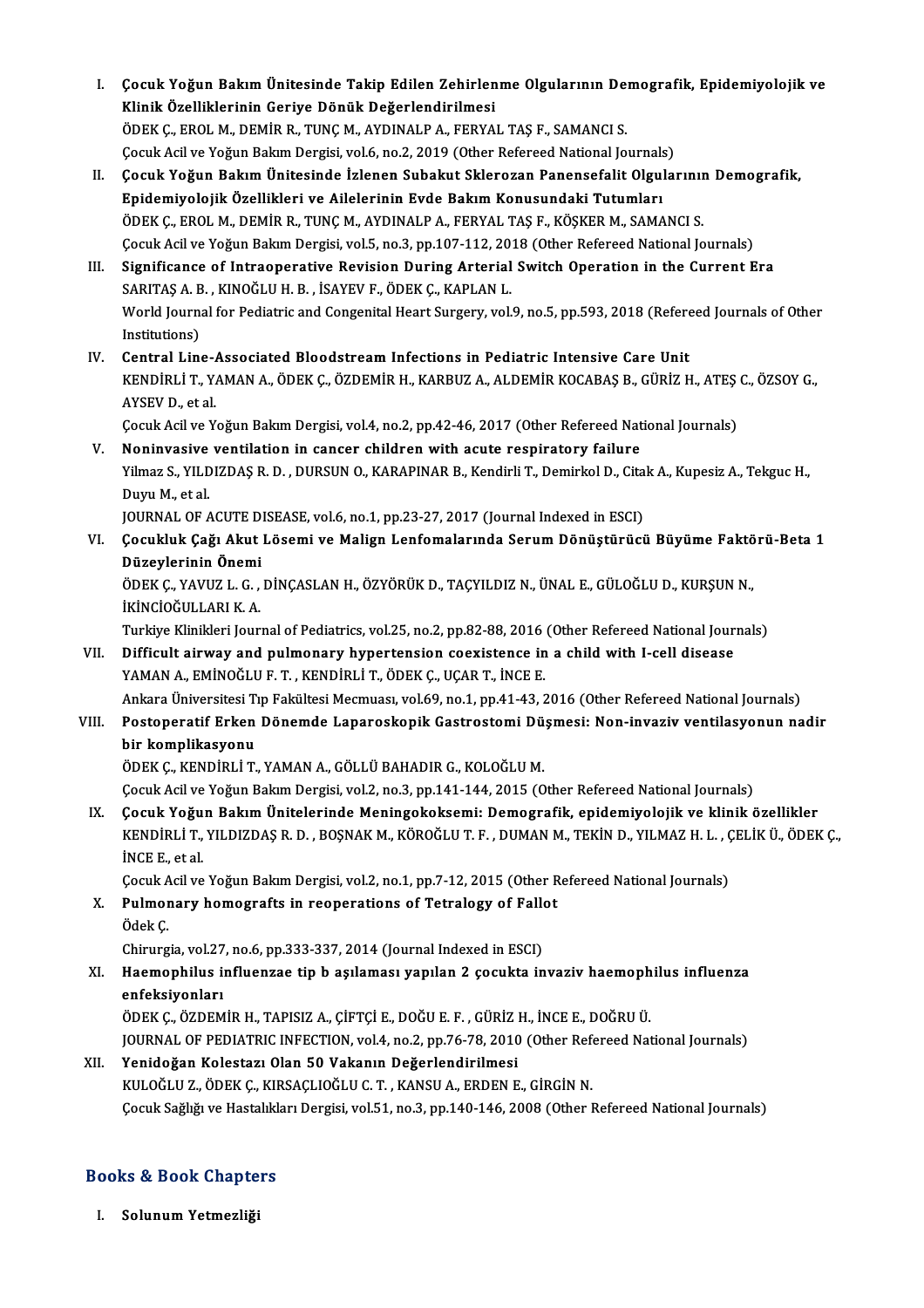KENDİRLİ T., ÖDEK Ç.<br>İn: Olay Önnekleri İle İ in: Olgu Örnekleri İle Tanıdan Tedaviye Çocuk Hastalıkları, Salih Kavukçu, Editor, Yakın Doğu Üniversitesi Yayınları,<br>pp.343-352, 2017 KENDİRLİ T., ÖDEF<br>in: Olgu Örnekleri İ<br>pp.343-352, 2017

# pp.343-352, 2017<br>Refereed Congress / Symposium Publications in Proceedings

efereed Congress / Symposium Publications in Pro<br>I. İnvaziv Ventilasyonun Monitörizasyonu (Oksijen dışı)<br>Ödek*f* I. İnvaziv Ventilasyonun Monitörizasyonu (Oksijen dışı)<br>Ödek Ç.

17.UlusalÇocukAcilTıp veYoğunBakımKongresi,Antalya,Turkey,13 -16October 2021

Ödek Ç.<br>17. Ulusal Çocuk Acil Tıp ve Yoğun Bakım Kongresi, Antalya, Turkey, 1<br>II. Pediatrik Sepsiste Güncel Yaklaşımlar-Çocuk Yoğun Bakımda<br>ÖDEK C 17. Ulusa<br>Pediatri<br>ÖDEK Ç. Pediatrik Sepsiste Güncel Yaklaşımlar-Çocuk Yoğun Bakımda<br>ÖDEK Ç.<br>17. Ulusal Uludağ Pediatri Kış Kongresi, Bursa, Turkey, 13 March 2021<br>Lanfablastik Lanfama Takin ve Tedavisi Sınasında Calisan Asan

- ÖDEK Ç.<br>17. Ulusal Uludağ Pediatri Kış Kongresi, Bursa, Turkey, 13 March 2021<br>III. Lenfoblastik Lenfoma Takip ve Tedavisi Sırasında Gelişen Asendan Motor Kayıp<br>AKSOV G. B. ERDEM M. ASLAN E. TEMUROČLU A. BODUR M. ÖDEK G 17. Ulusal Uludağ Pediatri Kış Kongresi, Bursa, Turkey, 13 March 2021<br>Lenfoblastik Lenfoma Takip ve Tedavisi Sırasında Gelişen Asendan Motor Kayıp<br>AKSOY G. R. , ERDEM M., ASLAN F., TEMUROĞLU A., BODUR M., ÖDEK Ç., SEVİNİR Lenfoblastik Lenfoma Takip ve Tedavisi Sırasında Gelişen As<br>AKSOY G. R. , ERDEM M., ASLAN F., TEMUROĞLU A., BODUR M., ÖDEK<br>17. Ulusal Uludağ Pediatri Kış Kongresi, Turkey, 13 - 14 March 2021<br>COVID 19. BARDS Mokanik Ventile AKSOY G. R. , ERDEM M., ASLAN F., TEMURO<br>17. Ulusal Uludağ Pediatri Kış Kongresi, Turk<br>IV. COVID-19 PARDS Mekanik Ventilasyon<br>ÖDEK C
- 17. Ulusa<br>COVID-:<br>ÖDEK Ç.

ÖDEK Ç.<br>Cocuk Acil Tıp ve Yoğun Bakım Sempozyumu, İstanbul, Turkey, 06 March 2021

ÖDEK Ç.<br>Çocuk Acil Tıp ve Yoğun Bakım Sempozyumu, İstanbul, Turkey, 06 March 2021<br>V. Çocuk Yoğun Bakım Ünitesinde Görülen Nozokomiyal Enfeksiyon Etkenleri ve Direnç Profilleri İle<br>Ampirik Antibiyatik Tedavilerinin Antib Çocuk Acil Tıp ve Yoğun Bakım Sempozyumu, İstanbul, Turkey, 06 March 2021<br>Çocuk Yoğun Bakım Ünitesinde Görülen Nozokomiyal Enfeksiyon Etkenleri ve<br>Ampirik Antibiyotik Tedavilerinin Antibiyogram Uygunluklarının Belirlenmesi **Çocuk Y<br>Ampirik<br>ÖDEK Ç.<br>5. Freiye** Ampirik Antibiyotik Tedavilerinin Antibiyogram Uygunluklarının Belirlenmesi<br>ÖDEK Ç.<br>5. Erciyes Pediatri Akademisi Kış Kongresi, Kayseri, Turkey, 28 February - 02 March 2019<br>Nesescamial Infections in Bediatric Intensive Car

## ÖDEK Ç.<br>5. Erciyes Pediatri Akademisi Kış Kongresi, Kayseri, Turkey, 28 February - 02 March 2019<br>VI. Nosocomial Infections in Pediatric Intensive Care Unit and Effects of Patient Profile on Nosocomial<br>Infection Pates 5. Erciyes Pediatr<br>Nosocomial Infe<br>Infection Rates<br>ÖDEK C Nosoco<br>Infectio<br>ÖDEK Ç.<br>Internati Infection Rates<br>ÖDEK Ç.<br>International Hippocrates Congress on Medical and Health Sciences, Ankara, Turkey, 1 - 03 March 2019

VII. Türkiye' deki Pediatristlerin Akut Bronsiolite Yaklaşımı International Hippocrates Congress on Medical and Health Sciences, Ankara, Turkey, 1 - 03 March 2019<br>Türkiye' deki Pediatristlerin Akut Bronşiolite Yaklaşımı<br>GÜLTEKİNGİL A., GÖÇER E., ANIL M., AĞIN H., ANIL A. B. , İŞGÜDER **Türkiye' deki**<br>GÜLTEKİNGİL A<br>DURAK F., et al.<br>15. Cagult Agil T GÜLTEKİNGİL A., GÖÇER E., ANIL M., AĞIN H., ANIL A. B. , İŞGÜDER R., KURT F., İNC<br>DURAK F., et al.<br>15. Çocuk Acil Tıp ve Yoğun Bakım Kongresi, Muğla, Turkey, 18 - 20 October 2018<br>Kritik Cosuk Hastalarda Santral Vanës Katat

15. Çocuk Acil Tıp ve Yoğun Bakım Kongresi, Muğla, Turkey, 18 - 20 October 2018

DURAK F., et al.<br>15. Çocuk Acil Tıp ve Yoğun Bakım Kongresi, Muğla, Turkey, 18 - 20 October 2018<br>15. Çocuk Hastalarda Santral Venöz Kateter Takılması Sırasında Ultrason Kullanımının Başarı ve<br>19. Komplikasyonlar Üzerine Et Kritik Çocuk Hastalarda Santral Venöz Kateter Takılması Sırasında Ultrason Kullanımının Başarı v<br>Komplikasyonlar Üzerine Etkileri: Çok merkezli çalışma<br>EMEKSİZ S., KENDİRLİ T., YILDIZDAŞ R. D. , YAMAN A., ÖDEK Ç., BOŞNAK M Komplikasyonl<br>EMEKSİZ S., KEN<br>ANIL A. B. , et al.<br>YIIL Cosul: Asil T EMEKSİZ S., KENDİRLİ T., YILDIZDAŞ R. D. , YAMAN A., ÖDEK Ç., BOŞNAK M., BAYI<br>ANIL A. B. , et al.<br>XIII. Çocuk Acil Tıp ve Yoğun Bakım Kongresi, İzmir, Turkey, 5 - 08 October 2016<br>Ekstrakornarası Kardiyanulmanar Ganlandırma ANIL A. B. , et al.<br>IX. Ekstrakorporeal Kardiyopulmoner Canlandırma İle Normal Nörolojik Bulgularla Dönen Bir Olgu<br>IX. Ekstrakorporeal Kardiyopulmoner Canlandırma İle Normal Nörolojik Bulgularla Dönen Bir Olgu

XIII. Çocuk Acil Tıp ve Yoğun Bakım Kongresi, İzmir, Turkey, 5 - 08 October 2016<br><mark>Ekstrakorporeal Kardiyopulmoner Canlandırma İle Normal Nörolojik Bulgularla Dönen Bir Olgu</mark><br>AZAPAĞASI E., KENDİRLİ T., ÖDEK Ç., UÇAR T., DUR TAŞAR M., et al.<br>XII. Çocuk Acil Tıp ve Yoğun Bakım Kongresi, Antalya, Turkey, 15 - 19 April 2015 AZAPAĞASI E., KENDİRLİ T., ÖDEK Ç., UÇAR T., DURDU M. S. , YAMAN A., RAMOĞL<br>TAŞAR M., et al.<br>XII. Çocuk Acil Tıp ve Yoğun Bakım Kongresi, Antalya, Turkey, 15 - 19 April 2015<br>Çocuk Yoğun Bakımda Naninyaziy Makanik Ventilasy

TAŞAR M., et al.<br>XII. Çocuk Acil Tıp ve Yoğun Bakım Kongresi, Antalya, Turkey, 15 - 19 April 2015<br>X. Gocuk Yoğun Bakımda Noninvaziv Mekanik Ventilasyon Kullanım Endikasyonları ve Sonuçları<br>XAMAN A. KENDİRLİ T. ÖDEK G. İNGE XII. Çocuk Acil Tıp ve Yoğun Bakım Kongr<br>**Çocuk Yoğun Bakımda Noninvaziv M**<br>YAMAN A., KENDİRLİ T., ÖDEK Ç., İNCE E.<br>Y. Husel Cosuk Asil Tın ve Yoğun Bakım k Çocuk Yoğun Bakımda Noninvaziv Mekanik Ventilasyon Kullanım Endikasyc<br>YAMAN A., KENDİRLİ T., ÖDEK Ç., İNCE E.<br>X. Ulusal Çocuk Acil Tıp ve Yoğun Bakım Kongresi, Antalya, Turkey, 3 - 07 April 2013 X. Ulusal Çocuk Acil Tıp ve Yoğun Bakım Kongresi, Antalya, Turkey, 3 - 07 April 2013<br>Memberships / Tasks in Scientific Organizations

Çocuk Acil Tıp ve Yoğun Bakım Derneği, Member, 2017 - Continues, Turkey